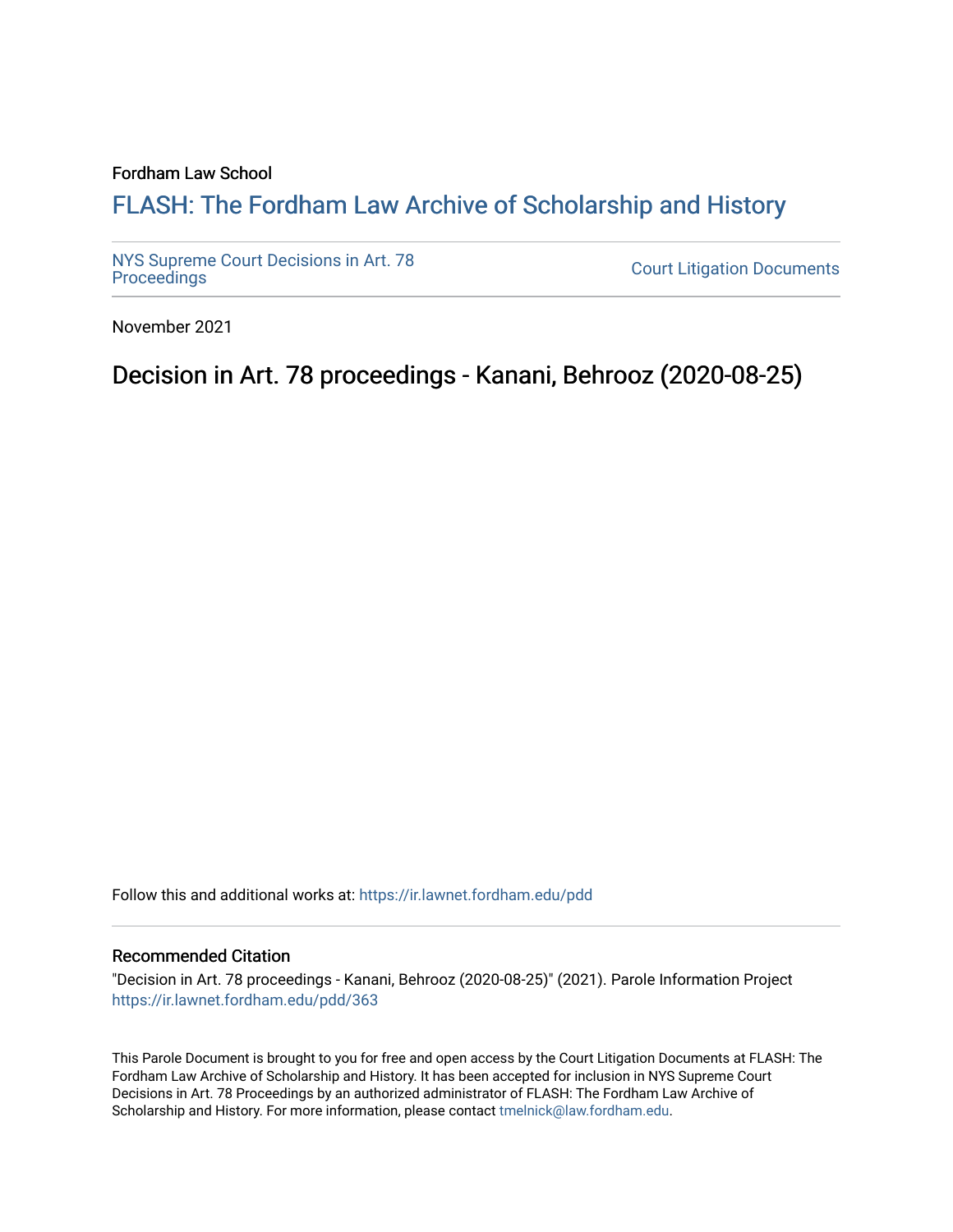### **DUTCHESS COUNTY CLERK 08/25/2020 05:42 PM** INDEX NO. 2020-52094 NYSCEF DOC. NO. 13 **RECEIVED NYSCEF: 08/25/2020**

SUPREME COURT OF THE STATE OF NEW YORK COUNTY OF DUTCHESS

In the Matter of the Application of BEHROOZ KANAN!,

Petitioner,

DECISION, ORDER, and **JUDGMENT** 

Index No.: 2020-52094

For a Judgment Pursuant to Article 78 of the Civil Practice Law and Rules

 $a$ gainst  $-$ 

TINA M. STANFORD, Chair of the New York State Board of Parole,

Respondent.

FORMAN, J., Acting Supreme Court Justice

The following papers were read and considered in deciding Petitioner's application pursuant to CPLR Article 78 for judicial review of the denial of his release to parole supervision:

*NYSCEF Docket Numbers 1* - *12* 

This Article 78 proceeding challenges a decision of the New York State Board of Parole (the "Board") denying Petitioner's application for release to parole supervision. Specifically, Petitioner seeks a judgment vacating the Board's determination and remitting the matter to the Board for a *de novo* parole release interview.

By letter dated August 4, 2020, the Office of the Attorney General consents to the relief requested and the entry of an order directing a *de novo* parole release interview. Accordingly, it is

ORDERED and ADJUDGED, that the Petition is granted and the January 3, 2020 determination denying parole release is annulled; and it is further